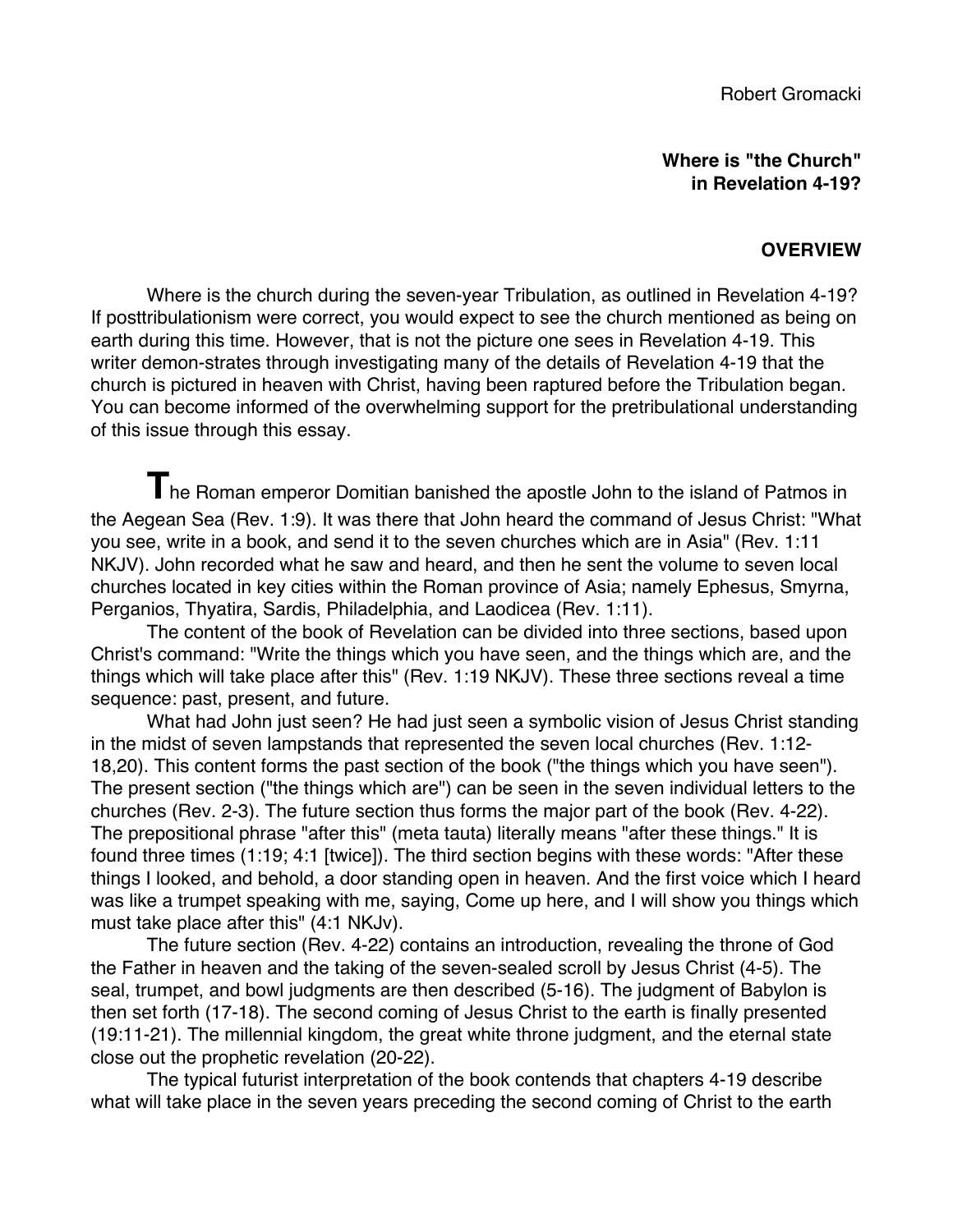(19:11-21). Consistent advocates of premillennialism hold this position regardless of their particular view on the rapture of the church.

However, only those who embrace the pretribulational rapture (or the pre-seventiethweek-of-Daniel rapture) will argue for the absence of the genuine church on the earth during these entire seven years. What evidence can be found within Revelation 4-19 to show that the true church is in heaven when the events of these chapters are taking place? The following looks at nine indications.

## **The Mention of the Church**

The words "church" or "churches," so prominent in chapters 1-3, do not appear again in the book until the last chapter (22:16). The singular "church" and the plural "churches" together occur 19 times in the first three chapters (1:4,11,20 [twice]; 2:1,7,8,11, 12,17,18,12,19; 3:1,6,7,13,14,22).

The term "church" (ekklesia) literally means "a called out group." It has two main usages in the New Testament. It can be used of the body of Christ, which He is building in this age (Matt. 16:18; 1 Cor. 12:13; Eph. 1:22-23; 4:1-6). It is composed of believing Jews and believing Gentiles made one in Christ (Eph. 2:15-16). The term can also be used of a local congregation of believers (Acts 14:27; Gal. 1:2). It is so used in this second sense in the book of Revelation.

However, there is a strange silence of the term in chapters 4-19. That fact is especially noteworthy when you contrast that absence with its frequent presence in the first three chapters. One good reason for this phenomenon is the absence of the true church and true evangelical churches in the seven years preceding the second coming. The true believers of the church have gone into the presence of Jesus Christ in heaven before the onset of the events of the seven-year period. The church is not mentioned during the seal, trumpet, and bowl judgments because the church is not here during the outpouring of these judgments.

#### **The Admonition**

The recurring phrase "unto the churches" (2:7,11,17,29; 3:6,13,22) is conspicuously absent in a similar admonition (13:9). All seven letters to the churches end with this admonition by Christ: "He who has an ear, let him hear what the Spirit says to the churches" (NKJv). Each individual person in each individual local church was to hear and to apply the truth that Christ gave to all of the local churches. For example, a believer in the church at Ephesus could profit spiritually from what the Savior said to the churches at Pergamos or at Philadelphia.

Satan, the beast, and the false prophet are the three main enemies of God and His people during the seven-year period (13:1-18; 19:20-20:3). The beast, symbolic of the military-political dictator of the end times, will rule for 42 months, the second half of the seven-year period. John recorded this truth about him: "All who dwell on the earth will worship him, whose names have not been written in the Book of Life of the Lamb slain from the foundation of the world" (13:8).

At this point, John records the warning: "if anyone has an ear, let him hear" (13:9). Period! There is no mention of "saying to the churches," a phrase which is repeated seven times in the seven letters. If the previously mentioned churches (Rev. 1-3) could possibly be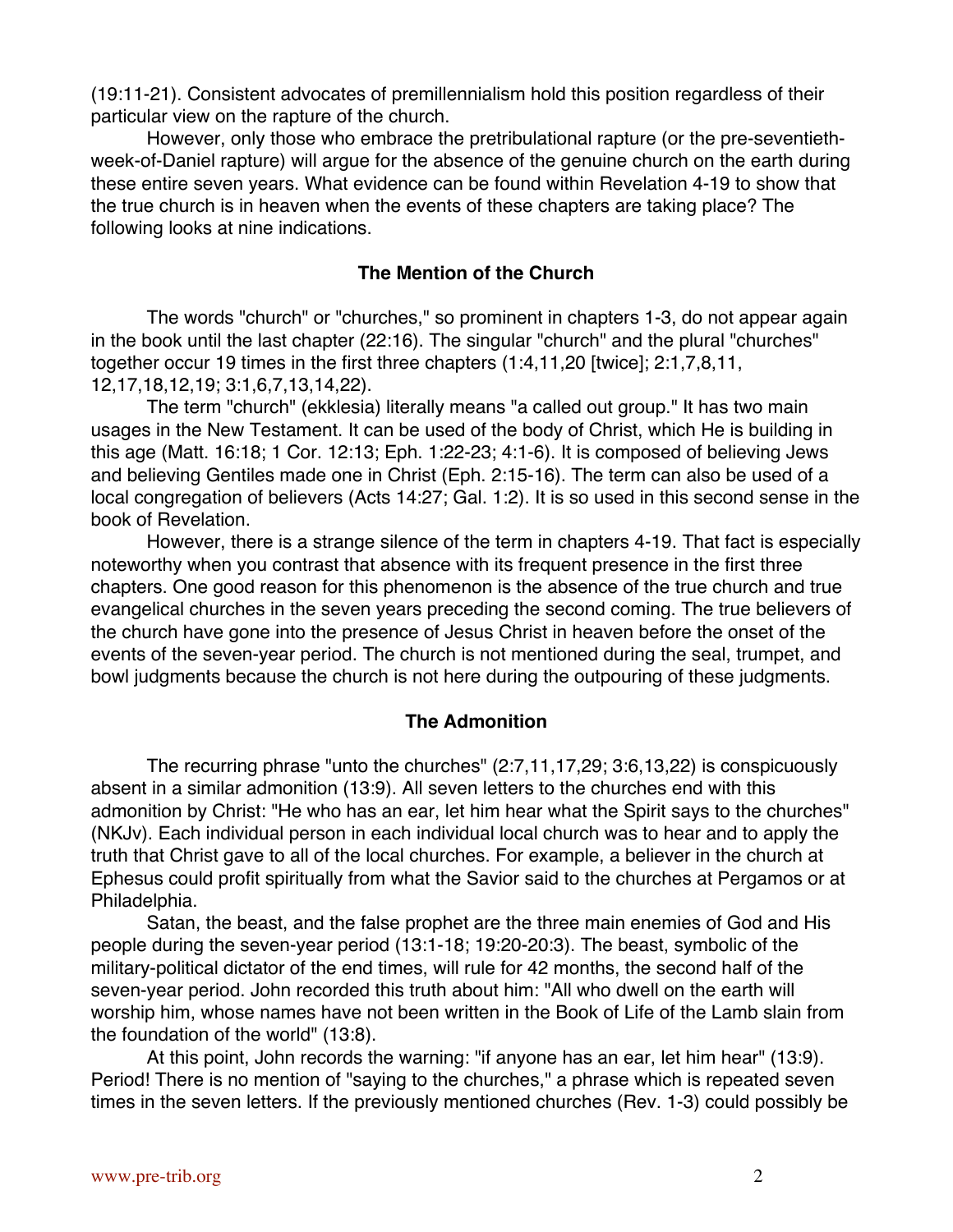in the seven-year period to face the wrath of the beast, then why wasn't the admonition addressed to them? The obvious answer is that they won't be on earth at that time.

There is the mention of "saints" in the context (13:7,10). These saints, however, are those who get saved during the seven years after the true church has been taken into heaven.

## **The Wife of the Lamb**

The church, as a body-unit, is not seen after chapters 1-3 until the marriage of the Lamb is discussed (19:7-9). Here is the description:

> Let us be glad and rejoice and give Him glory, for the marriage of the Lamb has come, and His wife has made herself ready. And to her it was granted to be arrayed in fine linen, clean and bright, for the fine linen is the righteous acts of the saints (19:7-8).

The church is called Christ's "wife" (gune). Paul used the metaphor of husband and wife to describe the relationship of Jesus Christ to the church (Eph. 5:22-33). The wife is seen as a complete, definite unit in heaven even before the actual second coming of Christ to the earth (19:7; cf. 19:11-16). There is no sense that part of the wife is in heaven and another part is on earth.

The wife has also been rewarded prior to the second coming of Christ to the earth. Her accountability can be seen in the fact that she "has made herself ready" (19:7). However, no believer deserves any reward for what he has done for the Lord. The divine conferral of reward is still an expression of His redemptive grace, thus the text reads: "And to her it was granted to be arrayed in fine linen" (19:8). The linen is defined as "the righteous acts of the saints" (19:8 NKJV). The phrase "righteous acts" is the translation of a plural noun (ta dikaiömata). It seems to refer to the righteous deeds done by genuine believers rather than to the imputed positional righteousness of Christ (Rom. 3:22; 4:22-5:1).

Thus, the judgment seat of Christ has already taken place in heaven before He returns to the earth. All believers in this church age know that they will have to give an account for what they have done since they have been saved (1 Cor. 3:11-15; 2 Cor. 5:10).

Since the wife has been rewarded prior to the return of Christ to the earth, then the wife had to be raptured into heaven before that event.

# **Christ's Activity**

The focus of Christ's activity changes from chapters 1-3 to chapters 4-19. In the first three chapters, His ministry was in the midst of the seven churches on earth. He is commending, criticizing, and correcting them. In chapters 4-19, however, His activity occurs in heaven. He is occupied with the seven-sealed scroll and the judgments that proceed from it.

As the living Head of the church, His body, He is presently building His church (Matt. 16:18). He is in us and we are in Him His attention is on the church. However, that emphasis disappears in chapters 4-19. In the seven years prior to His return to the earth, He is preparing the world and Israel for His coming. The church is now completely with Him in heaven by way of resurrection, translation, and rapture. That phase of His creative and redemptive purpose has been finalized.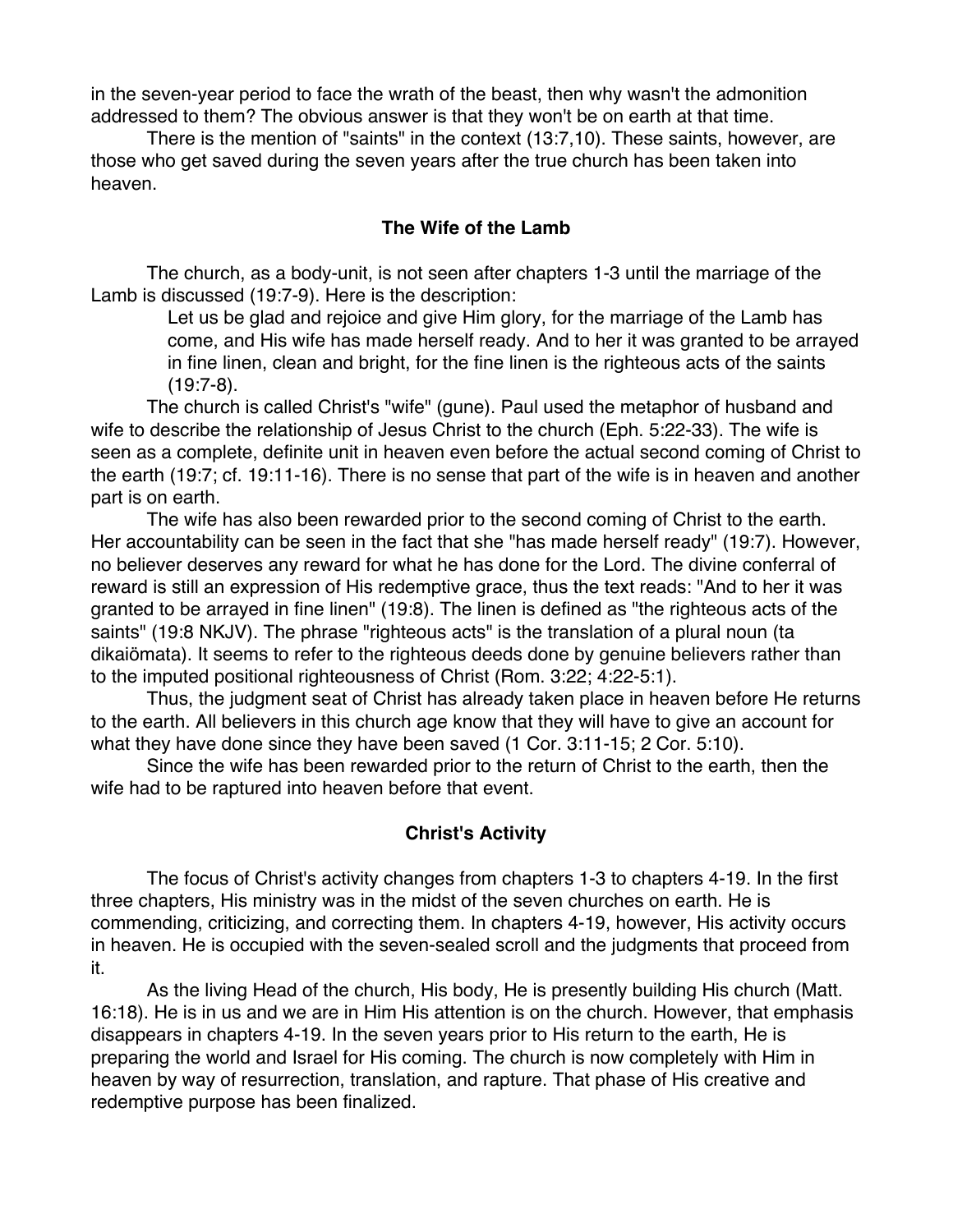## **24 Elders**

If the 24 elders represent the church, then the church is already in heaven before the opening of the seal judgments. The elders have a prominent part in chapters 4-19. They are mentioned 12 times (4:4,10; 5:5,6,8,11,14; 7:11,13; 11:16; 14:3; 19:4). They are first mentioned as present in heaven around the throne of God the Father "Around the throne were twenty-four thrones, and on the thrones I saw twenty-four elders sitting, clothed in white robes; and they had crowns of gold on their heads" (4:4 NKJV).

Who are these elders? Do they represent angels or men? If human, do they symbolize Old Testament believers, New Testament believers, or both?

The numerical adjective "twenty-four" is significant. King David divided the Levitical priesthood into 24 orders (1 Chron. 24). Each order performed priestly functions at the tabernacle and at the temple for eight days, from Sabbath to Sabbath. In the distribution of the work load, each order would function two weeks per year. In so doing, each order represented the entire priestly tribe and the nation of Israel before God. Thus, the number "twenty-four" came to be representative of a larger, complete group. Thus, the "twenty-four elders" is a phrase which denotes more than two dozen specific persons; rather, the elders stand in for an entire group of personal beings, either angels or humans.

Three features about their description are striking. First, they are "sitting" on thrones. They are not standing, flying, or hovering. Have angels ever sat in the presence of God? No Scripture verse says that they have ever done so. However, Jesus promised every believer in the church age: "To him who overcomes I will grant to sit with Me on My throne, as I also over came and sat down with My Father on His throne" (Rev. 3:21 NKJv). God positionally has made every believer to "sit together in the heavenly places in Christ Jesus" (Eph. 2:6). The "sitting" feature of the elders better suits men than angels.

Second, the elders were "clothed in white robes" (himatiois leukois). These words were previously used of believers within the churches (3:5,18).

Third, the elders had "crowns" (stephanous) on their heads. These are crowns gained by achievement and victory. Again, believers in the churches were promised crowns (2:10; 3:11; same word). In the epistles, believers in this church age are promised crowns for specific accomplishments: the incorruptible crown for living a spiritually disciplined life (1 Cor. 9:25); the crown of rejoic-ing for impacting lives to receive Jesus Christ as Savior (1 Thess. 2:19); the crown of righteousness for loving the appearing of Christ (2 Tim. 4:8); the crown of life for loving Christ in the endurance of trials (James 1:12; cf. Rev. 2:10: the crown of life given to the believer-overcomer at Smyrna for being faithful unto death); and the crown of glory for faithful pastors (1 Peter 5:4). Holy angels do not wear crowns, but believers can and will wear them.

The triple description of the 24 elders as sitting, clothed, and crowned speaks for an identity of redeemed people, notably the believers of this church age.

A text-translation problem within the context of the praise of the elders must be addressed (5:8-10). The elders sang a new song, saying:

> You are worthy to take the scroll, and to open its seals; for you were slain, and have redeemed us to God by your blood out of every tribe and tongue and people and nation, and have made us kings and priests to our God; and we shall reign on the earth (5:9-10

In this song of redemption, notice the first person plural personal pronouns ("us" and "we"). Both the King James version and the New King James version, based upon the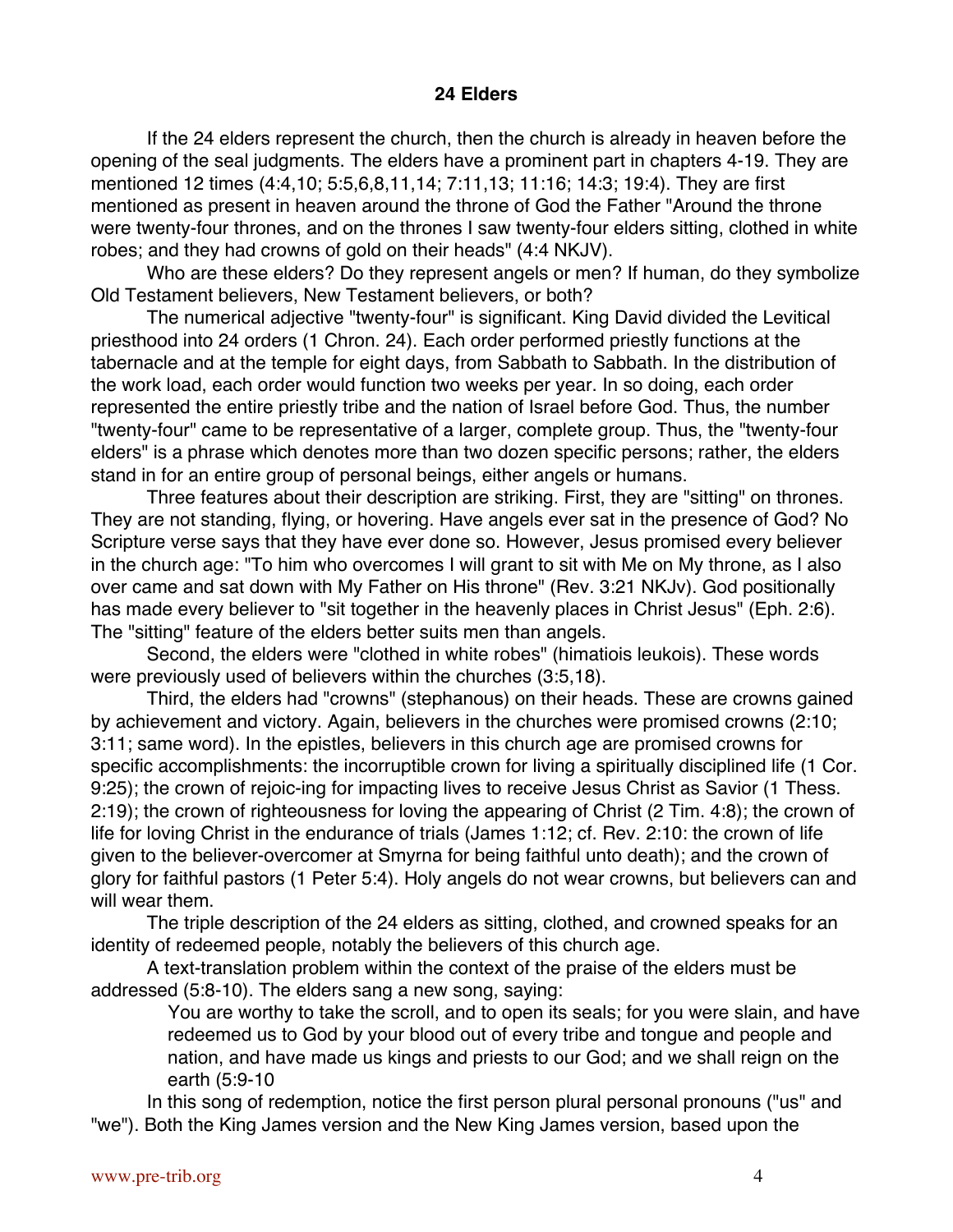received Greek text (Textus Receptus), indicate that the elders are praising God for their own salvation.

On the other hand, the New International version, based upon the critical Greek text, has this translation:

> You purchased men for God from every tribe and language and people and nation. You have made them to be a kingdom and priests to serve our God and they will reign on the earth.

Notice the usage of the third person plural personal pronouns ("them" and "they"). The New American Standard Bible also has the third person pronoun. The Majority Greek Text has the third-person pronouns, and that fact is noted in the margin of the New King James version. With the usage of the third-person pronouns, the elders seem to be praising God for the salvation of another group. Those who believe that the elders are angels are quick to point out that interpretation.

However, can people speak about themselves in the third-person rather than in the first person? The song of Moses and of the children of Israel, expressed after their deliverance from Egyptian bondage and their passage through the Red Sea, contains these words: "You in Your mercy have led forth the people whom You have redeemed; You have guided them in Your strength to Your holy habitation" (Exod. 15:13 NKJV). The Israelites are definitely singing about themselves, and yet they sing in the third person. Thus, if the third-person text translation (in Rev. 5:8-10) is accepted as the preferred, original text translation, that fact alone does not preclude the possibility that the elders are singing about their own salvation.

Again, if the third-person text translation is viewed as the original, then the fact that other Greek texts before 1611 (the year that the King James version was published) contained the first person is very significant. It shows that people before 1611 held to the view that the elders were redeemed people. Critics of the pretribulational rapture position, consequently, cannot argue that the proponents of the pretribulational rapture have superimposed their dispensational bias upon the passage.

Angels are set in contrast to the elders: "Then I looked, and I heard the voice of many angels around the throne, the living creatures, and the elders" (Rev. 5:11 NKJV). They sang praise to Christ without any reference to their redemption or to the salvation of others: "Worthy is the Lamb who was slain to receive power and riches and wisdom, and strength and honor and glory and blessing" (5:12 NKJv). If the elders are angels, then the song would appear to be redundant. The second song and the contrast between the elders and the angels suggest that the elders are humans.

The term "elder" (presbuteros) is never used of angels in the Bible. The word itself denotes maturity and growth. It is contrasted with "younger" (1 Tim. 5:1-2). How could angels be designated as elders when all of the holy angels were created at the same time. In other words, they are of the same age. In contrast, the elders of a local church were to be men of spiritual experience (1 Tim. 3:1-7; Titus 1:5-9). When Paul called "for the elders of the church" at Ephesus to meet him at Miletus, they came as the official leaders and as the representatives of all the believers in Ephesus.

The more plausible explanation of the 24 elders is that they represent a group of redeemed people. Who are these people? Since the believers within the Old Testament period will not be resurrected until the return of Jesus Christ to the earth (Dan. 12:1-3; Rev. 20:4-6), the elders more likely represent the redeemed of the church.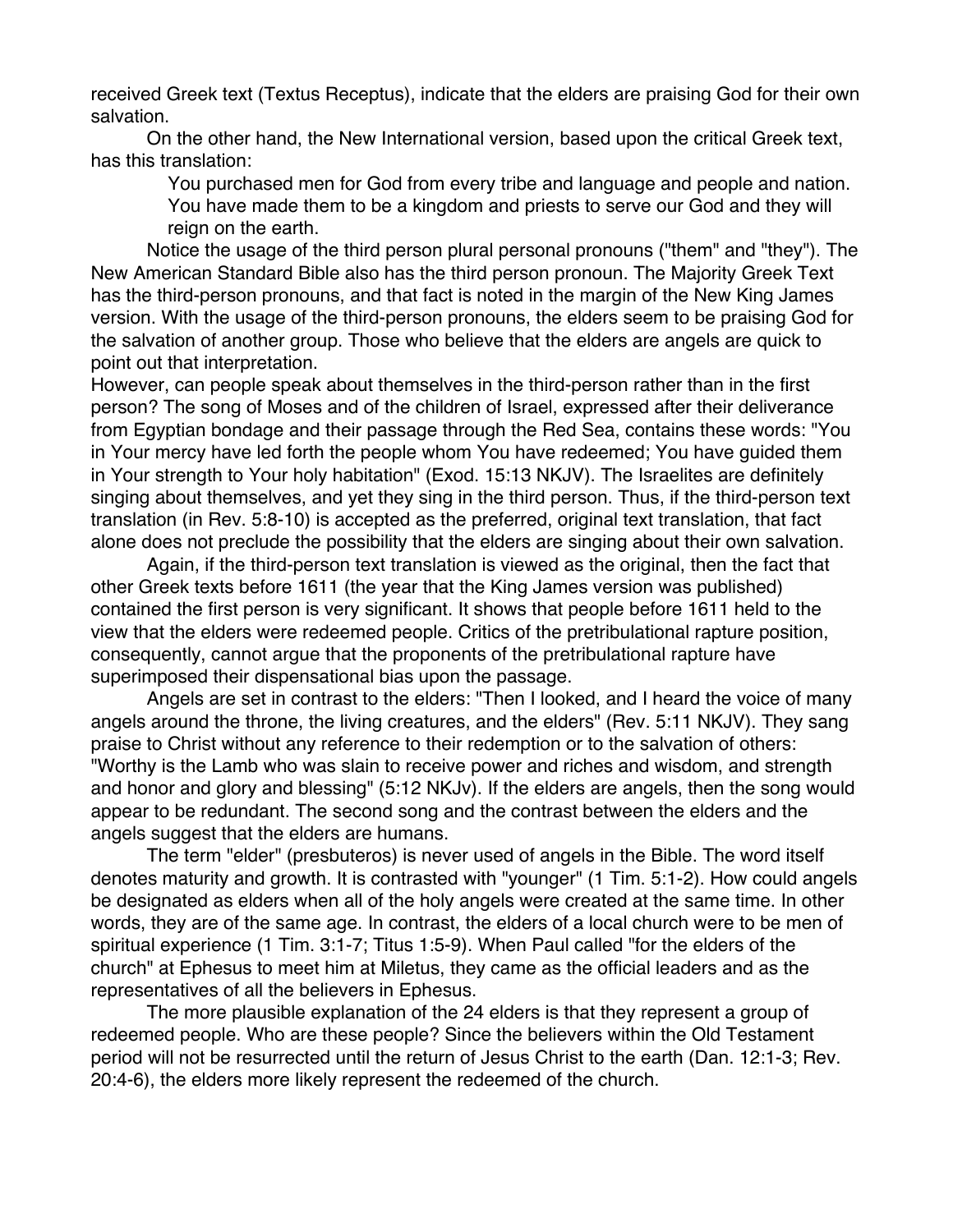## **The Heaven-Dwellers**

The beast, that great military-political leader of the end time, will open his mouth "in blasphemy against God, to blaspheme His name, His tabernacle, and those who dwell in heaven" (Rev. 13:6 NKJV). Who are these heaven-dwellers? They are contrasted with earthdwellers (12:12; 13:8,14). The earth-dwellers are both human and unsaved. Thus, the heaven-dwellers seem to be human and saved. The verb "dwell" (skênöuntas) is the same word used for Jesus Christ's incarnation: "And the Word became flesh and dwelt among us" (John 1:14 NKJV). A similar word (skenös) is used to describe the believer's present body as a "tent" (2 Cor. 5:1,4). The verb ("to dwell") or the noun ("tent") is never used of angelic activities or bodies.

In the critical Greek text, the phrase "those who dwell in heaven" is in apposition to "His tabernacle" (the connective "and" is omitted). This equation suggests that the heavendwellers, as God's tabernacle, is a specific group with none to be added. If that is so, then their description better fits the raptured church, since more people will be saved in the second half of the seven-year period.

#### **John's Experience**

John's experience should not be equated with the rapture of the church. John wrote: "After these things I looked, and behold, a door standing open in heaven. And the first voice which I heard was like a trumpet speaking with me saying, Come up here, and I will show you things which must take place after this" (4:11 NKJV). Some claim that this event clearly indicates the fulfillment of the main rapture prediction (1 Thess. 4:13-18; Old Scofield Bible, p. 1334). Others see the experience of the apostle as a symbolic representation of the translation of the church (New Scofleld Bible, p. 1356).

There are some similarities: the voice and the trumpet (4:1; cf. 1 Thess. 4:16). However, the differences in the two accounts are much greater. At the rapture, the believers will hear the voice of an archangel, whereas John directly heard the voice of Christ (4:1; cf. 1:10). There is no mention of Christ's descent from heaven when John went into heaven. There is no mention of a meeting in the air at a point between heaven and earth. There was no permanent change in the body of John. The experience of John parallels those of Paul (2 Cor. 12:1-7) and of Philip (Acts 8:39).

#### **The Lampstands and the Lamps**

The individual lampstands, which represented the seven churches (Rev. 1:12,20), should not be equated with "the seven lamps of fire burning before the throne" (Rev. 4:5). Hal Lindsey claimed that the movement of the lamps from earth to heaven was evidence for the removal of the church from earth into heaven before the outpouring of divine judgment (There's a New World Coming, p. 86).

However, there is a difference in the Greek words translated as "lampstands" (luchnid 1:12,20) and "lamps" (lampades; 4:5). Thus, they cannot be seeli as equal symbols for the church. If they could, then why did John use a different word? In addition, the "lamps" are defined as "the seven spirits of God" (4:5).

The so-called equation of the lampstands with the lamps should not be used as a proof for a pretribulational rapture.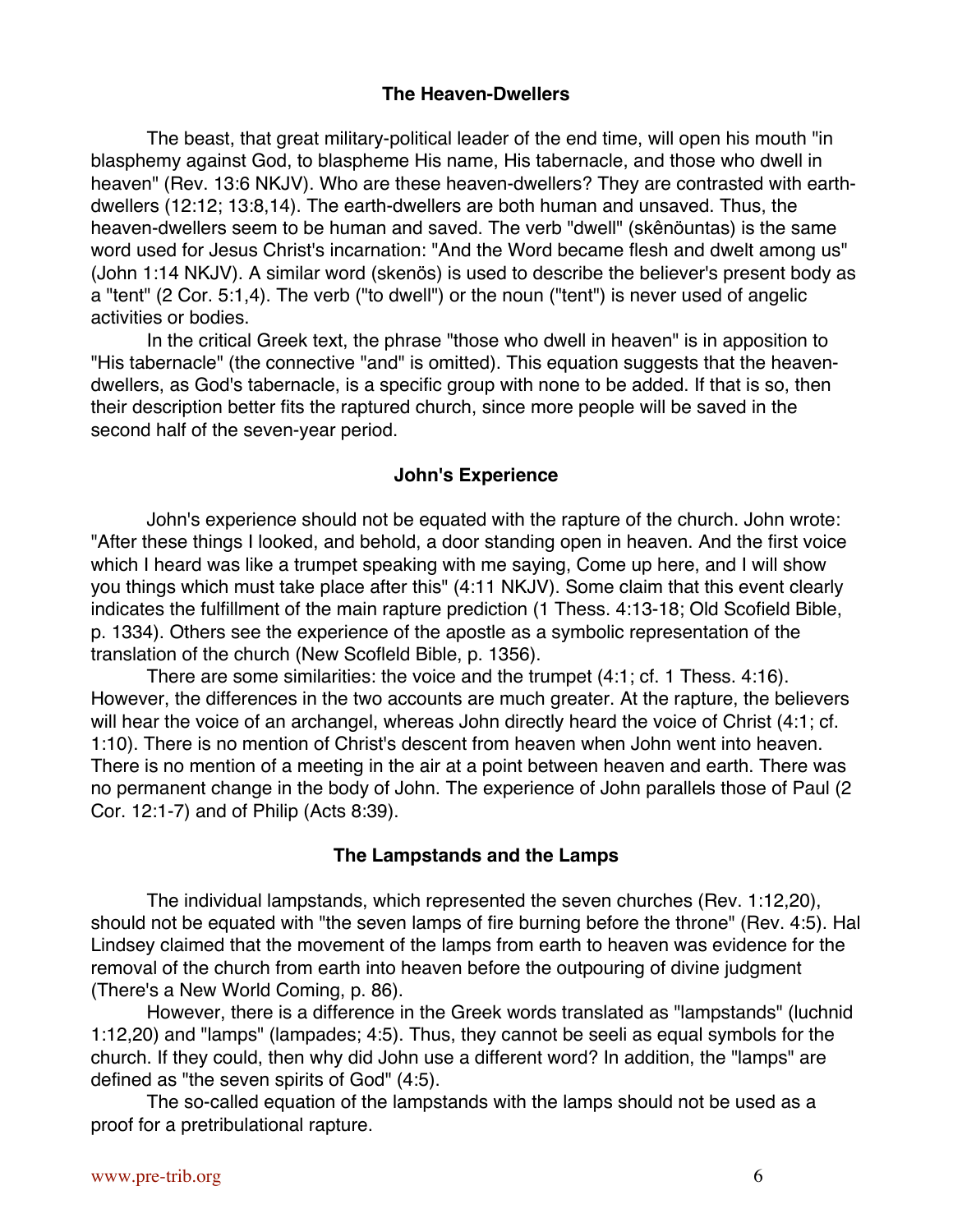# **Israel's Prominence**

Israel and God's covenant program with Israel are the central focus of the seven years prior to the return of Jesus Christ. That emphasis accounts for the silence of any reference to the church on earth at the same time.

When John went into heaven, he first saw the throne of God the Father (4:2). He then gave this symbolic description of God: "And He who sat there was like a jasper and a sardius stone in appearance; and there was a rainbow around the throne, in appearance like an emerald" (4:3 KJ's').

Why did God reveal Himself in this way? There is a clue in the two precious stones. The jasper (iaspidi) and the sardius (sardiö) are the same two words used in the Septuagint, the Greek translation of the Hebrew Old Testament, in the description of the breastplate of the high priest of Israel (Exod. 28:17-21). The breastplate contained 12 stones, one for each of the 12 tribes of Israel. They were set in four rows with three stones in each row. The sardius was the first stone in the first row; thus it represented Reuben, the oldest of Jacob's sons. The jasper was the last stone in the last row; thus it represented Benjamin, the youngest of the 12 sons.

These two stones, in the description of God, may represent the relationship of God to His chosen people, the nation of Israel. The appearance of the rainbow further substantiates His covenant relationship and the integrity of His pledged word. Thus, these key chapters (4- 19) open with God and His relationship to the people of Israel on earth.

The intercalation of the church age is over. God will now complete His program with Israel through the fulfillment of the seventieth week of Daniel (Dan. 9:24-27). The focus has shifted from the church (Rev. 1-3) to Israel (Rev. 4-19).

When Jesus Christ took the seven-sealed scroll, He was described as "the Lion of the tribe of Judah, the Root of David" (5:5). This description is based upon two Old Testament passages that relate the promised Messiah to Israel.

In the first passage, Jacob informed his 12 sons about what would happen to them "in the last days" (Gen. 49:1). Concerning Judah, he said:

Judah, you are he whom your brothers shall praise; Your hand shall be on the neck of your enemies; Your father's children shall bow down before you. Judah is a lion's whelp; from the prey, my son, you have gone up. He bows down, he lies down as a lion; and as a lion, who shall rouse him? The scepter shall not depart from Judah, nor a lawgiver from between his feet, until Shiloh comes; and to him shall be the obedience of the people (Gen. 49:8-10 NKJV).

In the second passage, God gave this promise concerning Israel, the future kingdom, and the Messiah:

There shall come forth a Rod from the stem of Jesse, and a Branch shall grow out of his roots. The Spirit of the Lord shall rest upon Him. The spirit of wisdom and understanding, the spirit of counsel and might, the Spirit of knowledge and of the fear of the Lord. And in that day there shall be a Root of Jesse, who shall stand as a banner to the people; for the Gentiles shail seek Him, and His resting place shall be glorious (Isa' 22:1-2,10 NKJV).

The seven-sealed scroll symbolizes the right to rule as earth's king. The contents of those seven seals will then occur during the seven-year period prior to Jesus' return to the earth (described in Rev. 4-19). Jesus Christ's right to that scroll is viewed from His